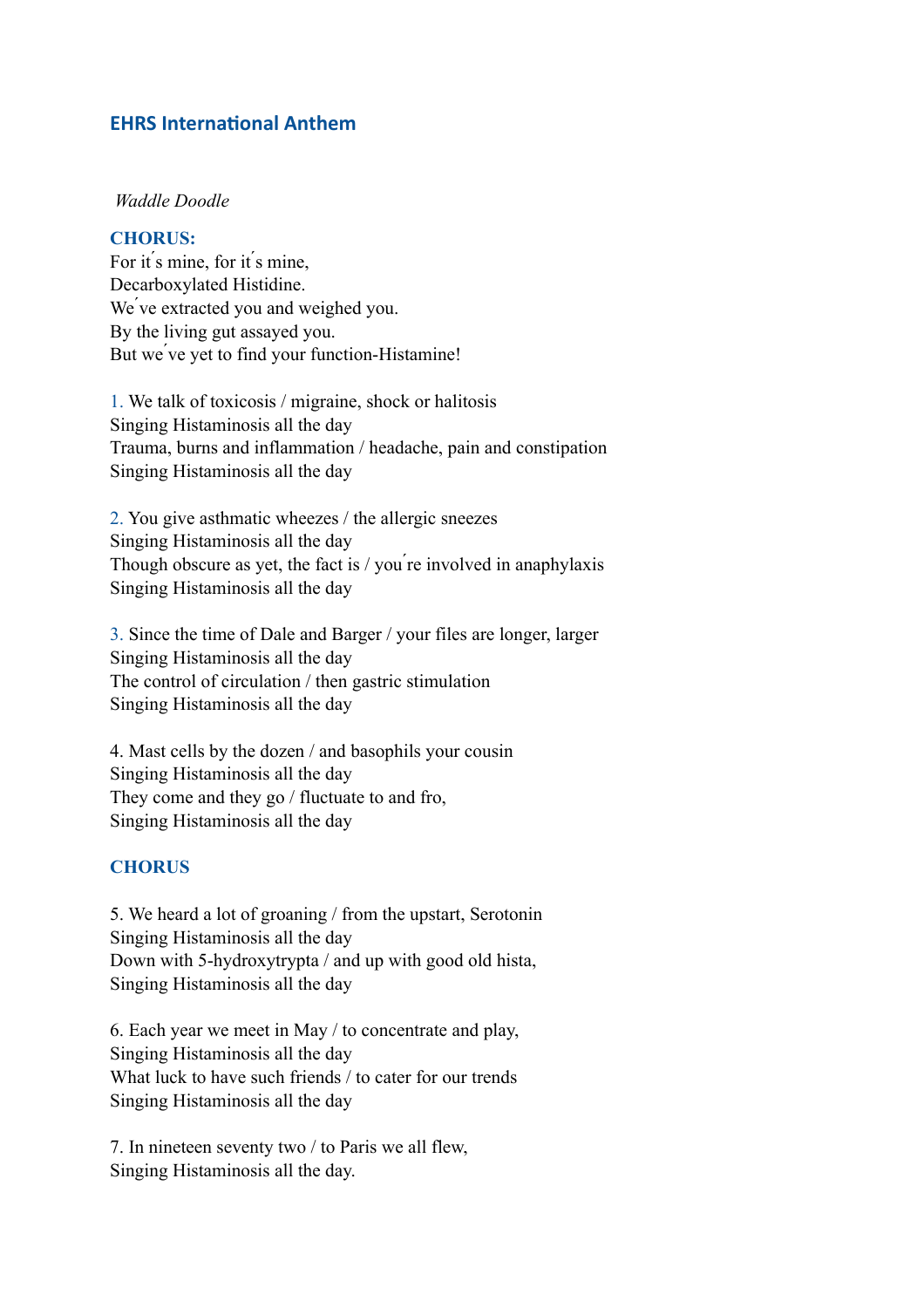Then Marburg upon Lahn / where Wilfried kept us calm, Singing Histaminosis all the day.

8. Copenhagen as next year / the Mermaid to cheer, Singing Histaminosis all the day. In nineteen seventy five / Florence kept us alive, Singing Histaminosis all the day.

## **CHORUS**

9. To Paris for the next / to hear a new text, Singing histaminosis all the day. In nineteen seventy seven / London, it was Heaven, Singing Histaminosis all the day.

10. Then Lodz with great care / we learned a lot there, Singing Histaminosis all the day. In nineteen seventy nine / to Stockholm this time Singing Histaminosis all the day.

11. Then to Budapest we went / with Susan on the scent, Singing histaminosis all the day. West Germany again / for Hannover by name, Singing Histaminosis all the day.

12. In nineteen eighty two / to Bled we all flew, Singing Histaminosis all the day. Then Brighton to the fore / with sea breezes by the shore, Singing Histaminosis all the day.

# **CHORUS**

13. And in nineteen eighty four / back in Florence like before, Singing Histaminosis all the day. Then in Aachen eighty five / Charlemagne became alive, Singing Histaminosis all the day.

14. Then in Odense in spring/ in the Castle we did sing, Singing Histaminosis all the day. And then Czecho was the next / with our Rado at his best, Singing Histaminosis all the day. 15. G.B. West was then cheered / for the ten years we ́d been steered, Singing Histaminosis all the day. Let us sing this song together / Histamine will last forever, Singing Histaminosis all the day.

16. And in nineteen eighty nine / it was also fine,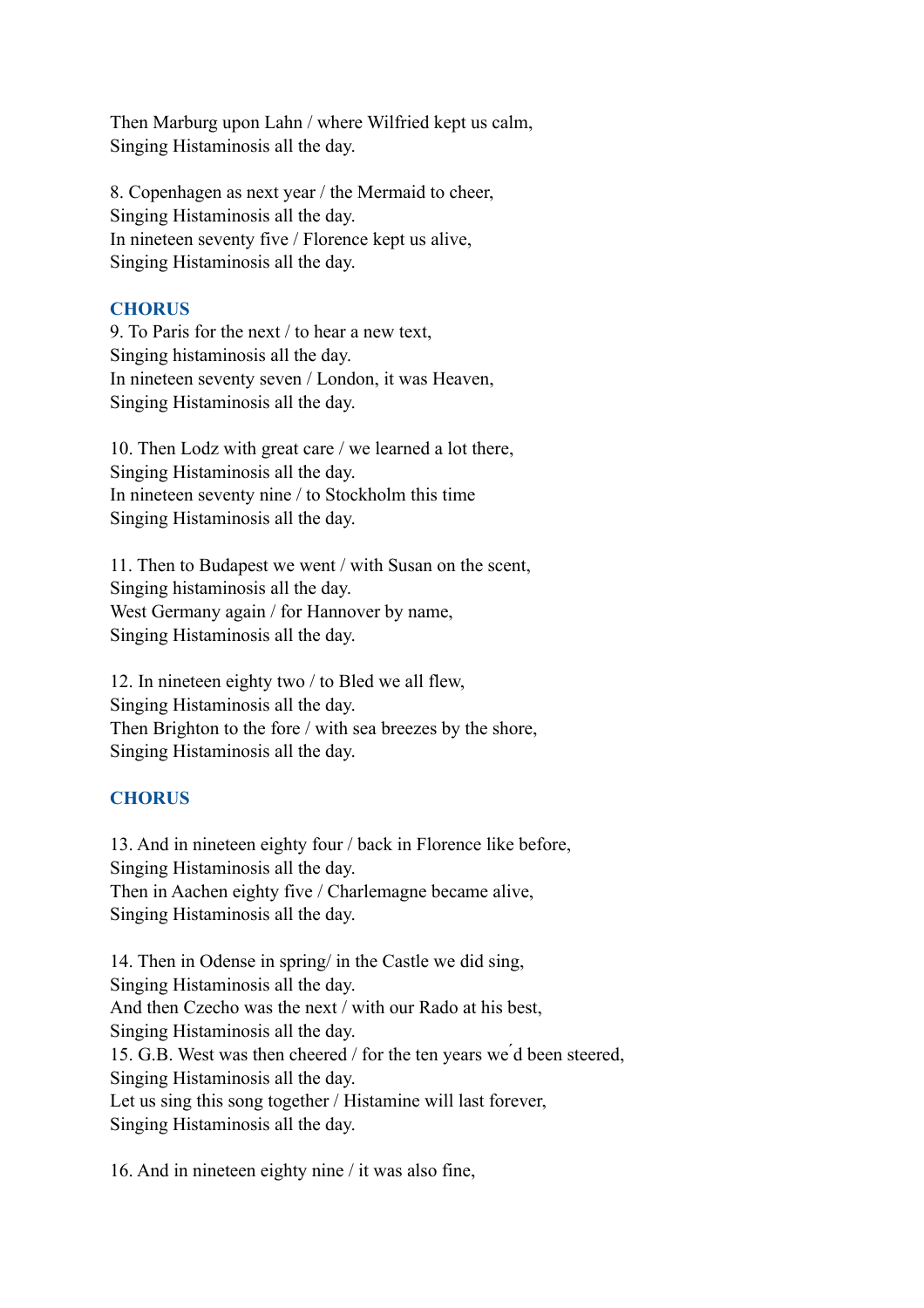We're in Holland for the very first time. To Kuopio in Finland / to the beautiful, but cold land, we were watching the Finnish chopping wood.

## **CHORUS**

17. Then to Marburg we returned/ ninety one and also learned That histamine in surgery s no good. The next year we met again / Manuel in sunny Spain, Singing ai, ai and olé all the way.

18. Then with Eddy on the Rhine, we had more beer than wine, Singing histaminosis all the day. To Zsuzsanna ninety four / we went back to Danube shore, Singing Histaminosis all the day.

19. Then with Igor ninety five / and the Volga was alive And we entered the Russian Golden Ring. In Antwerpen ninety six / Frans did show us a few tricks, Singing Histaminosis all the day.

20. To Seville, once again / we all met in lovely Spain, Singing Histaminosis all the day. To Agnieszka ninety eight / back in Poland it was great, Singing Histaminosis all the day.

### **CHORUS**

21. Then to Lyon ninety nine / and Histamine's still mine Singing Histaminosis all the day. New Millennium in Rome / Bruno made us all feel home Singing Histaminosis all the day.

22. Pertti took us on a boat / we and Histamine could float So to Turku we came two thousand one. András called two thousand two / and to Eger did we go To a meeting in Hungary again.

23. In the year two thousand three / we did lots of tulips see Now Henk Timmerman was host in Amsterdam . Back to Germany next spring / and with Helmut did we sing Singing Histaminosis all the day

24. Then to Bled we return / and once again could learn That Histamine still lives two thousand five. Then to Delphi we all came / and found Histamine the same With Catherine in Greece two thousand six.